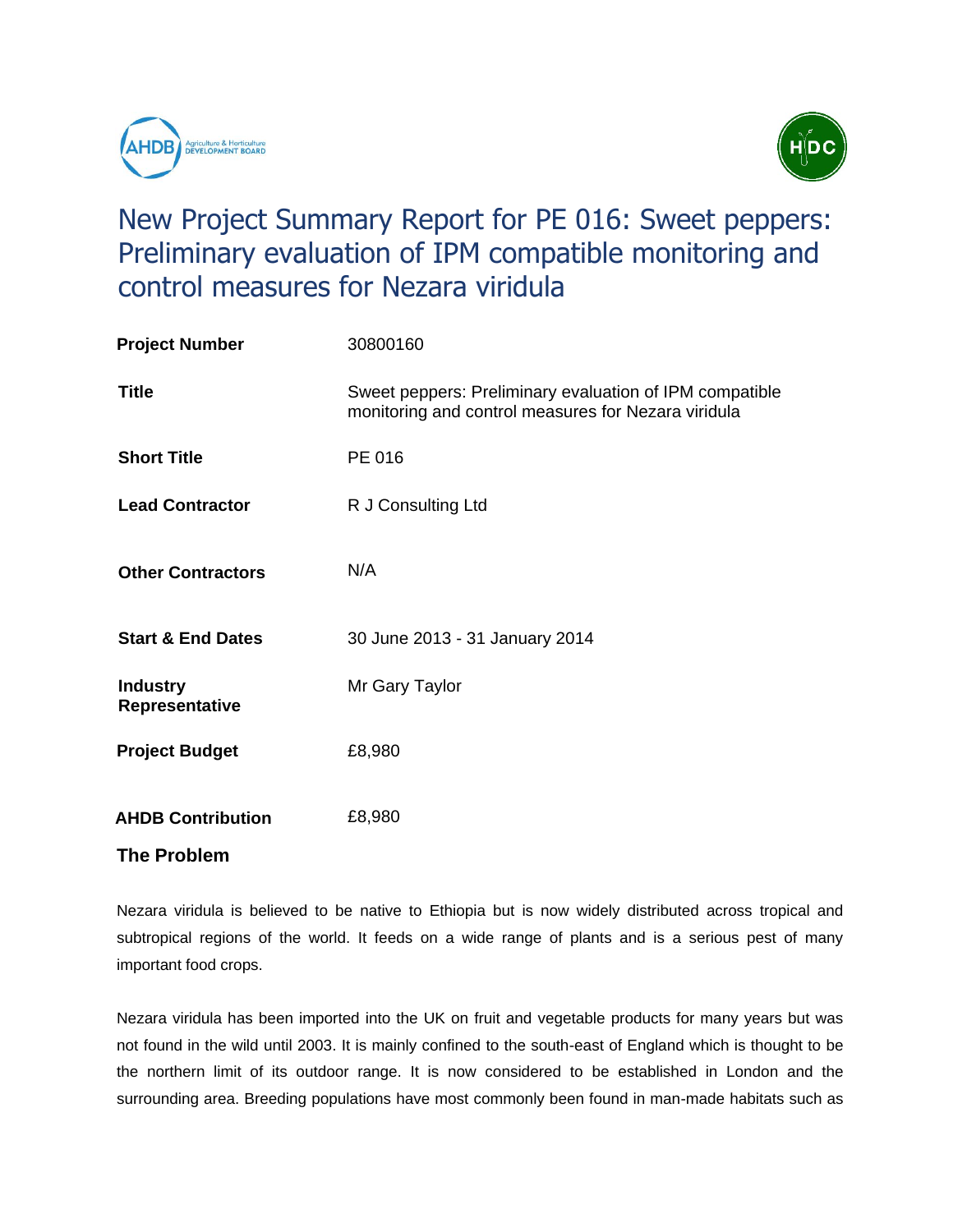parks, gardens and allotments, where it is seems particularly fond of leguminous plants. The adults are strong fliers and are capable of long-distance natural dispersal during warm weather.

Nezara viridula has found a favourable niche in heated glasshouses in the north London area and it seems highly likely that it will eventually be transported to other parts of the country on produce and packing materials. It also seems likely that the pest would survive year round any where in the UK if it were within a glasshouse with frost protection between crops.

In 2012, HDC commissioned Dr Jacobson to produce a factsheet which provides an introduction to the biology and recognition of the pest and helps growers to distinguish it from less damaging native species of plant bugs (Jacobson, 2012). This document will help to prevent unnecessary insecticidal treatments due to misidentification of the target organism.

In 2012, HDC obtained an EAMU (Number 1994/12) enabling growers to use lambda-cyhalothrin (Hallmark with Zeon Technology) against N. viridula on pepper and aubergine crops. However, this product is extremely harmful to the biological control agents used against other pests in the IPM programmes for these crops. Most notably, applications of lambda-cyhalothrin could lead to secondary problems with Frankliniella occidentalis (western flower thrips) and associated infection with tomato spotted wilt virus (Jacobson, 2009; O'Neill, 2009). It is vitally important that UK growers have access to IPM compatible control measures against N. viridula as soon as possible.

In 2013, HDC commissioned Project PE014, in which Dr Jacobson and Associates collated information about monitoring and control measures used against N. viridula in other parts of the world. The study gleaned information via literature searches, insecticide databases and direct from suppliers of biological, chemical and other IPM-related products, as well as from professional contacts in the IOBC and IBMA who have had first hand experience of N. viridula in other countries / other crops.

The results of PE014 which were related to N. viridula were submitted to HDC as an interim report in April 2013 and have since been summarised for growers in a Technical Briefing Note (Jacobson, 2013). The desk study identified several monitoring and control measures that could be exploited by UK growers in the short, medium and longer-term. Based on these results, we believe that it should be possible to develop monitoring methods that can be used to accurately time IPM compatible treatments based on biological, physical and chemical techniques. Subjects of immediate interest include:

Sexually mature males of N. viridula have been shown to release a pheromone which is attractive in the field to females, males, and late-stage larvae of the same species. In parallel to the HDC desk study, partners in PE014 have accessed the chemical components of the pheromone which can now be tested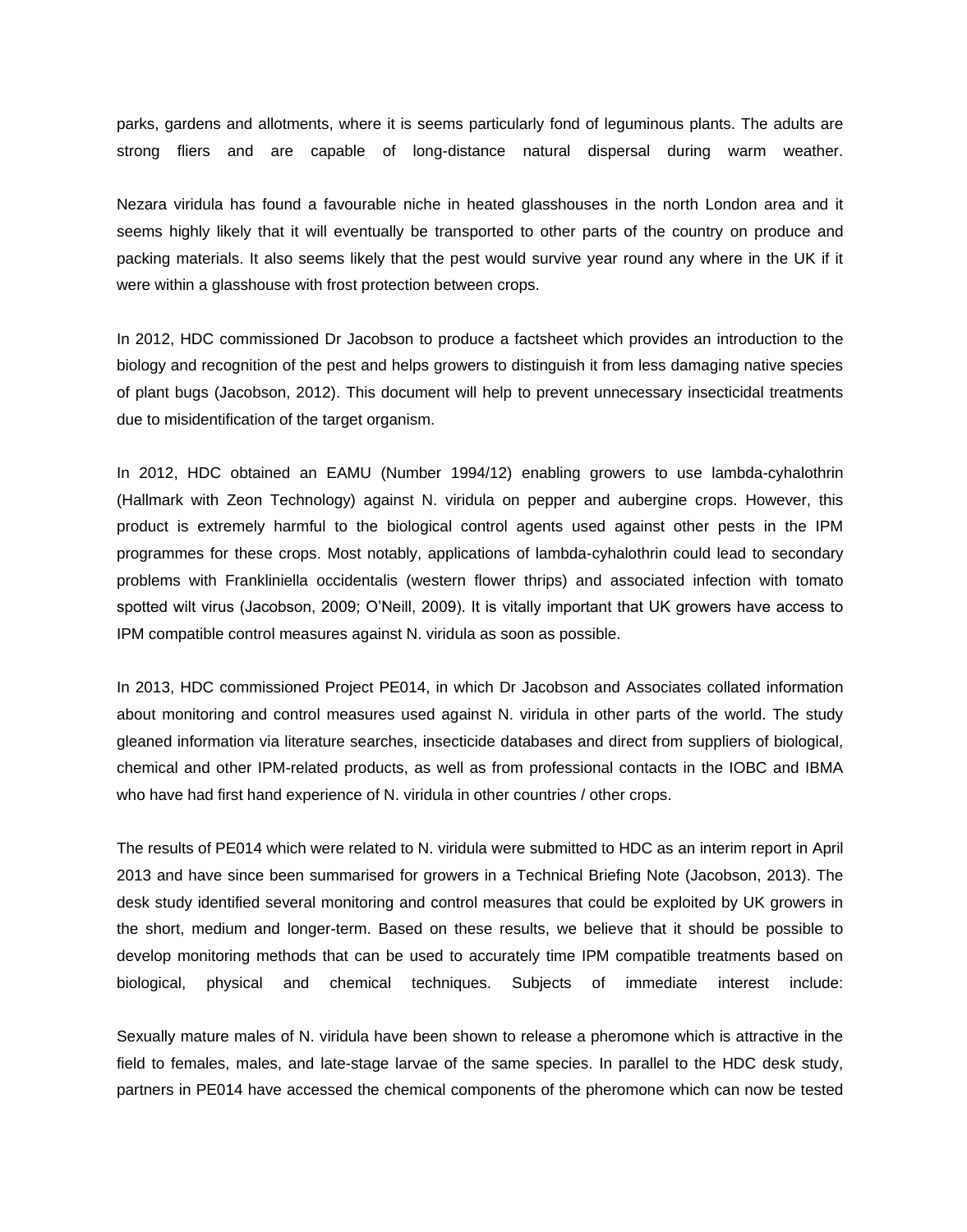in traps in and around glasshouses in the north London area.

Mercury vapour light traps have been used for monitoring adult N. viridula in Australian pecan crops. This technique could have potential as an alternative to pheromone traps and should be evaluated in UK glasshouses. If effective, the study could be extended to investigate alternative sources of light.

Plants which are more attractive to N. viridula than the crop have been used as traps in and around valuable broad acre crops in the USA, Australia and New Zealand. Unpublished reports from allotments in the London area indicate that podding beans are highly attractive to the pest. The size and growth habit of dwarf French beans could make them ideal candidates for use as trap plants under the main crop canopy.

Pymetrozine (Chess) has been used to control related pests in other crops. It should be properly evaluated both as a high volume spray and via the irrigation in a commercial crop situation.

The next step is to complete a preliminary evaluation of the four products / techniques that may be utilised by growers in the short-term. It is possible that these monitoring and control measures will provide an integrated control strategy which will solve the problem. If not, the proposed study will pave the way for further research over the next 2-3 years.

## **Aims and Objectives**

The overall objective of the project is to evaluate the potential of IPM compatible monitoring and control measures for Nezara viridula in sweet pepper crops.

## **Approach**

These are preliminary studies and, as such, resources must initially be devoted to developing methods of assessing the efficacy of the materials under test.

Russell IPM will supply pheromone lures to be evaluated in and around glasshouses in the Lea Valley. At this stage, the objective will simply be to determine whether the traps are attractive to both male and female N. viridula. Some fine tuning of the formulation may be required to optimise their effect. This will be done by 'trial and error'.

The efficacy of mercury vapour light traps will be evaluated in and around glasshouses in the Lea Valley. As with pheromone traps, the objective will simply be to determine whether the traps are attractive to both male and female N. viridula. If so, the team will liaise with other researchers to consider alternative sources of light.